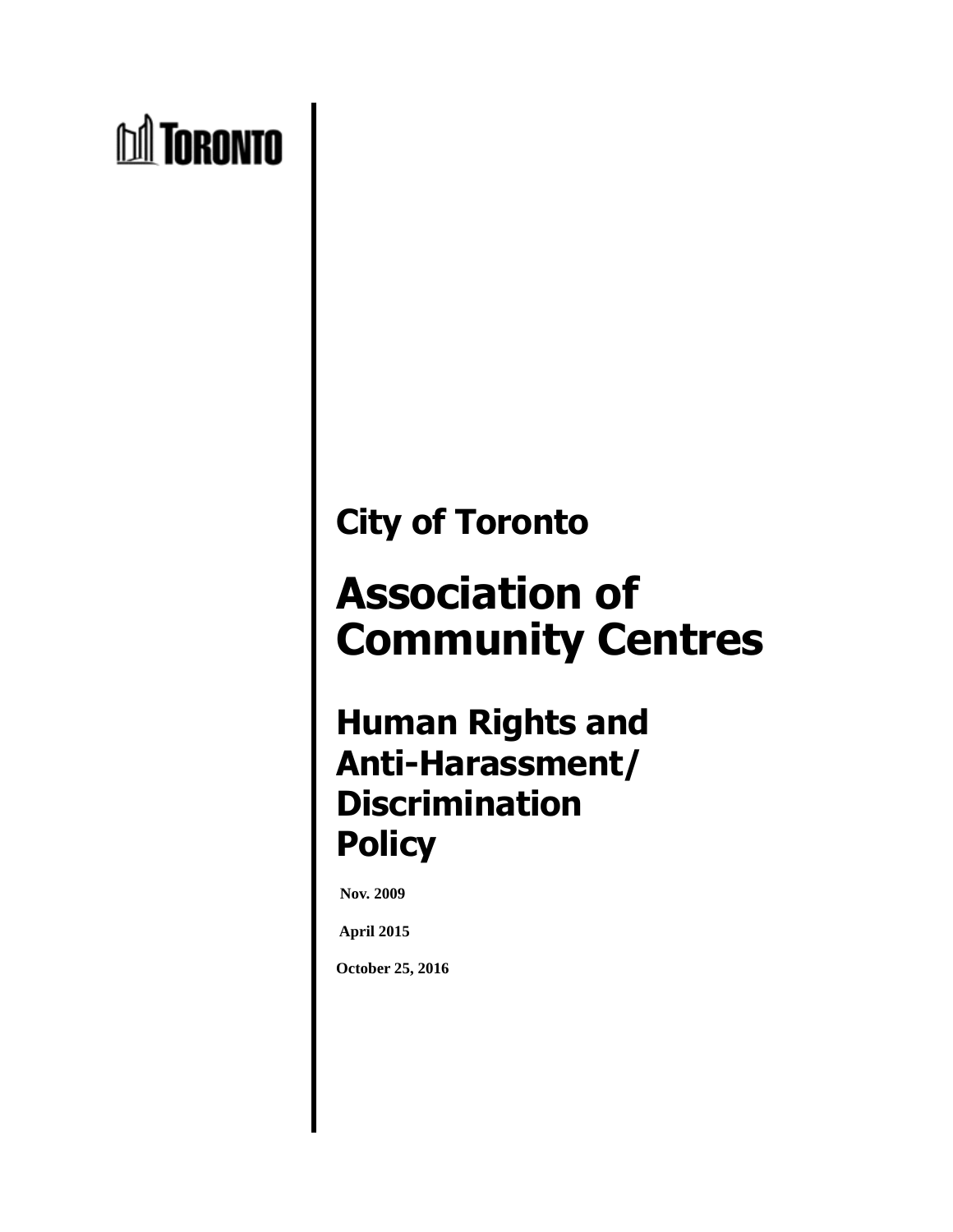#### **TABLE OF CONTENTS**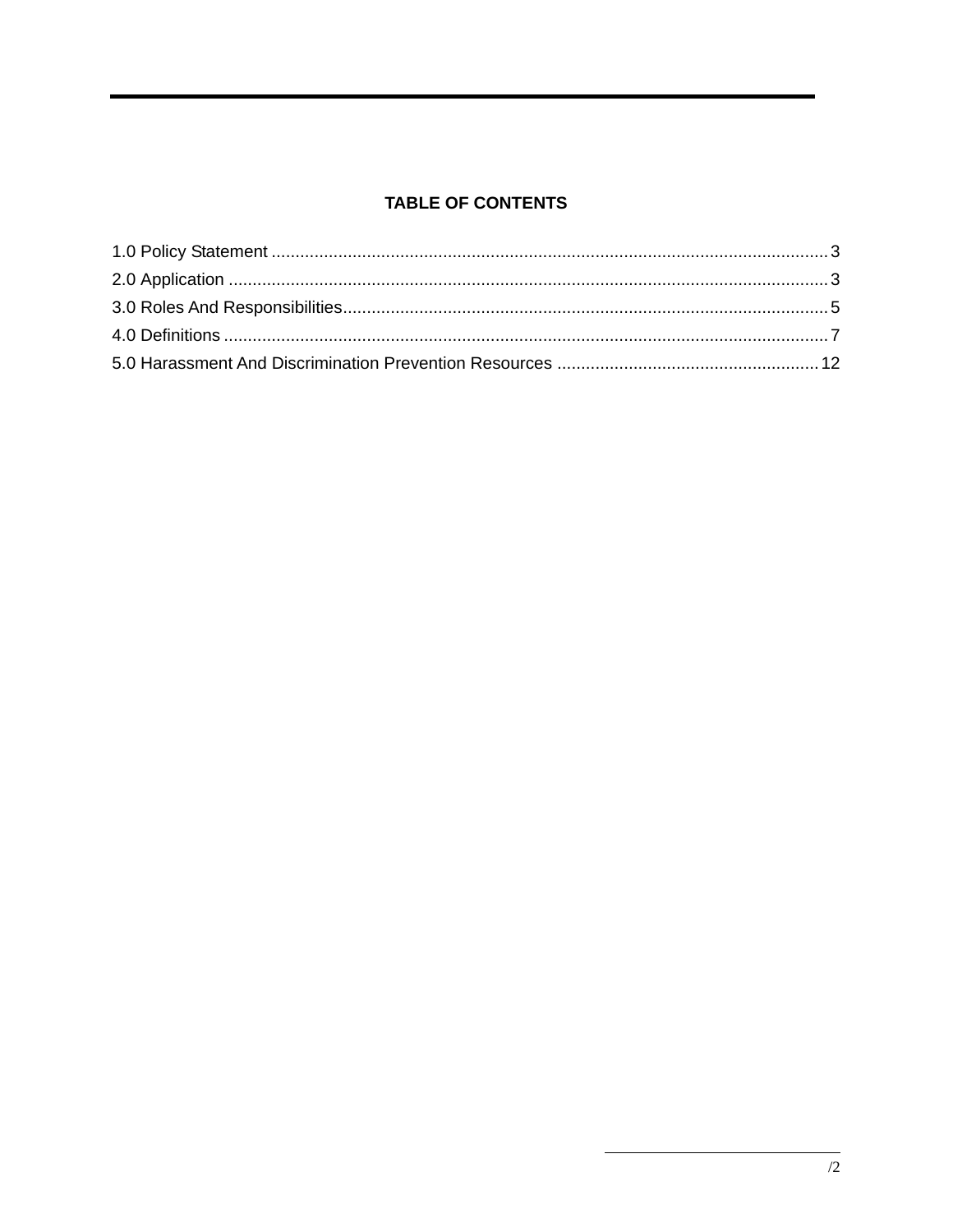#### **1.0 Policy Statement**

Under the *Ontario Human Rights Code*, every person has a right to equal treatment in the Provision of services and facilities, occupation of accommodation, contracts and in employment. Under the *Occupational Health and Safety Act*, all employers are required to have a policy, program, information and instruction and protect workers from workplace harassment.

The City of Toronto, its Agencies, Corporations and citizen advisory committees/bodies are committed to respectful, equitable service delivery and employment practices. Every person has a right to equal treatment in the provision of services and facilities, occupation of accommodation, contracts and in employment. This policy articulates the City's commitment to prevent and address harassment and discrimination under the *Ontario Human Rights Code* and the *Occupational Health and Safety Act*. The goal of this Policy is to recognize the dignity and worth of every person (whether resident, service recipient or employee) and to create a climate of understanding and mutual respect.

The City of Toronto will not tolerate, ignore, or condone discrimination or harassment and is committed to promoting respectful conduct, tolerance and inclusion. All employees are responsible for respecting the dignity and rights of their co-workers and the public they serve. The City's Human Rights and Anti-Harassment/Discrimination Complaint Procedures provide a range of dispute resolution options for employees, service recipients and Members of Toronto City Council who believe that they may have experienced discrimination and/or harassment. All complaints shall be treated confidentially and there shall be no reprisal.

#### **2.0 Application**

This policy applies to all Applegrove Community Complex (Applegrove) employees, volunteers and students and to all aspects of the employment relationship. Toronto Public Service (TPS) staff are expected to abide by this policy, the *Ontario Human Rights Code,* the *Occupational Health and Safety Act* and any other relevant City Policy and legislation. This policy should be read in conjunction with the Complaint Procedures.

Citizen advisory committees/bodies, members of the public, service recipients, visitors to and users of Applegrove/public space and individuals conducting business with, for or with support from Applegrove, are expected to adhere to this policy. This includes refraining from discriminating and/or harassing Applegrove employees and persons acting on behalf of Applegrove. If such discrimination and/or harassment occur, Applegrove will take action to ensure a harassment/discrimination-free workplace, facility and service provision, including barring a harasser from its facilities, limiting services, discontinuing business and/or revoking contracts with consultants or contractors.

#### **Social Areas & Prohibited Grounds:**

**2.1 Services and Facilities:** Every person has a right to equal treatment with respect to City services and facilities, without discrimination or harassment because of one or more of the following prohibited grounds:

- race - citizenship - gender identity - political affiliation\*

- ancestry - creed - gender expression - level of literacy\*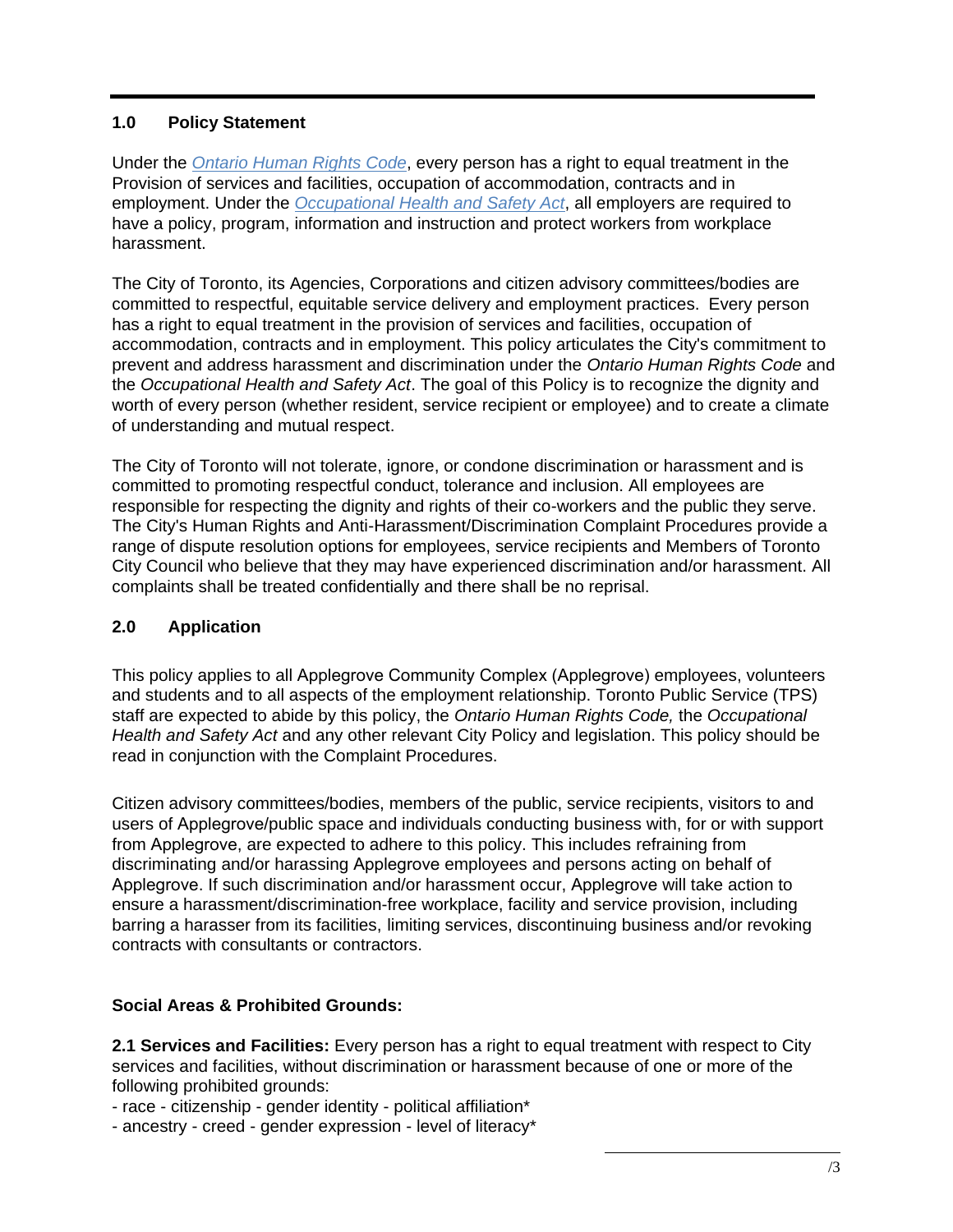- place of origin sex (including pregnancy, breast feeding) age
- colour marital status
- ethnic origin sexual orientation family status
- disability

**2.2 Occupation of Accommodation:** Every person has a right to equal access with respect to the occupancy of City-owned accommodation, without discrimination because of one or more of the following prohibited grounds:

- race citizenship gender identity level of literacy\*
- ancestry creed gender expression political affiliation\*
- place of origin sex (including pregnancy, breast feeding) age
- colour marital status
- ethnic origin sexual orientation family status
- disability
- receipt of public assistance

**2.3 Contracts:** Every person having legal capacity has a right to contract on equal terms without discrimination because of one or more of the following prohibited grounds:

- race citizenship gender identity level of literacy\*
- ancestry creed gender expression political affiliation\*
- place of origin sex (including pregnancy, breast feeding) sexual orientation
- colour age
- ethnic origin marital status family status
- disability

All City contracts, agreements or permits for programs and services delivered by a third party individual or organization that has been (i) contracted under the City's Purchasing Bylaw, (ii) awarded a grant under the Toronto Grants Policy, (iii) is receiving financial support from the City or (iv) using City facilities through a permit, will include a signed copy of the *Declaration of Compliance with Anti-Harassment/Discrimination Legislation & City Policy* and be subject to contract provisions regarding consequences for non-compliance.

**2.4 Employment:** Every person has a right to equal treatment in employment without discrimination or harassment because of one or more of the following prohibited grounds:

- race citizenship gender identity\*\* level of literacy\*
- ancestry creed gender expression\*\* political affiliation\*
- place of origin sex\*\* (including pregnancy, breast feeding) age
- membership in a union or staff association\*
- colour sexual orientation\*\* record of offences
- ethnic origin marital status
- workplace harassment\*\* family status
- disability

\* These grounds are included in the City's policy, but are not explicitly covered by the *Ontario Human Rights Code or Occupational Health and Safety Act.*

\*\* Workplace harassment as defined in the *Occupational Health and Safety Act* includes harassment based on sex, gender identity, gender expression, sexual orientation and non-Code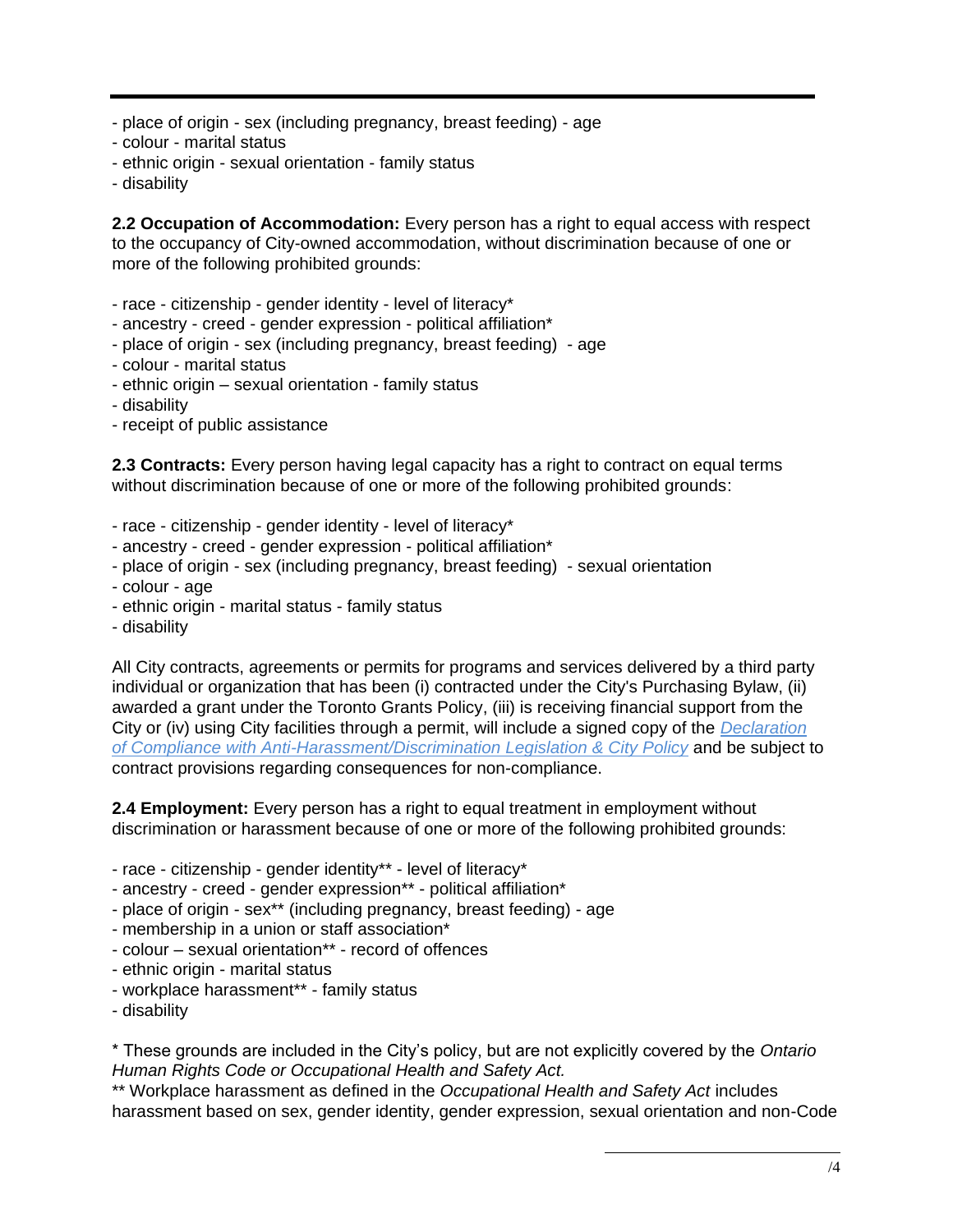harassment, i.e., harassment that is not based on a prohibited ground listed above. The HRAP addresses this type of harassment in section 4.10-4.13.

#### **3.0 ROLES AND RESPONSIBILITIES**

All Toronto Public Service employees, volunteers and students are responsible for knowing this policy and complaint procedures, not engaging in harassment/discrimination, cooperating in good faith in dispute resolution processes including investigations and abiding by confidentiality expectations - refer to section 1 in the Complaint Procedures.

#### **All management staff:**

- provide leadership in creating and maintaining discrimination-free, harassment-free, and respectful workplaces
- receive formal investigation reports and make final decisions (in consultation with the HRO, Human Resources and Legal Services staff as appropriate) about corrective actions
- communicate final decisions about corrective actions the disposition of a formal complaint in writing to the parties
- ensure resource availability and effective implementation of complaint settlements, remedies and corrective actions
- ensure that staff are held accountable for their responsibilities under the policy and have the appropriate knowledge and skills to meet their obligations
- ensure Applegrove employment and service policy, program development and implementation are inclusive and that processes are in place to provide accommodation as required under *the Ontario Human Rights Code, the Accessibility for Ontarians with Disabilities Act* as well as the City's *Accommodation Policy, Procedures and relevant Guidelines*
- model respectful behaviour and address incivility; set and enforce standards of appropriate workplace conduct
- complete human rights training & ensure employees who report to you receive information and instruction on this Policy and Complaint Procedures - refer to section 5.0
- post the current version of this Policy and Complaint Procedures in all work locations
- address complaints/incidents of harassment/discrimination/reprisal when raised directly by employees or referred by the HRO following the process outlined in the Manager's Guide; consult the HRO for advice/assistance
- ensure the signed copy of the *Declaration of Compliance with Anti-Harassment/Discrimination Legislation & City Policy* and/or its stated intent is included in all City contracts, service agreements, Letters of Understanding, and Permits
- address service delivery contract non-compliance/breaches related to harassment and/or discrimination in consultation with the City Solicitor

#### **3.1 In addition to the above responsibilities, Executive Directors of Community Centres:**

- provide leadership in creating and maintaining discrimination-free, harassment-free, and respectful workplaces
- receive formal investigation reports and make final decisions (in consultation with the Human Rights Office, Employee & Labour Relations and Human Resources and Legal Services staff as appropriate) about corrective actions
- communicate final decisions about corrective actions and the disposition of a formal complaint in writing to the parties
- ensure resource availability and effective implementation of complaint settlements,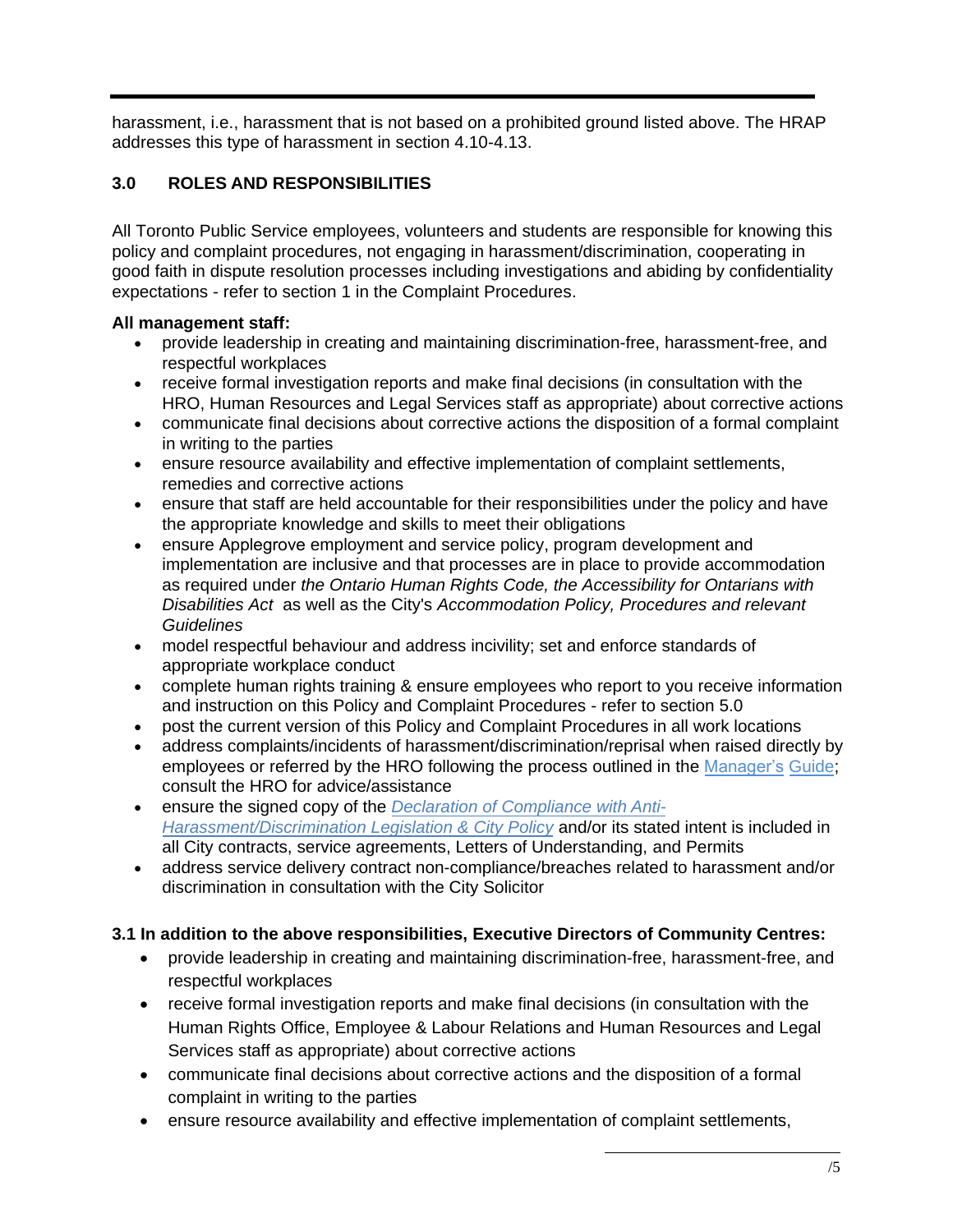remedies and corrective actions

• ensure that staff are held accountable for their responsibilities under the policy and have the appropriate knowledge and skills to meet their obligations

#### **3.2 Community Centre Board of Management Members:**

- provide leadership in creating and maintaining discrimination-free, harassment-free, and respectful workplaces
- ensuring policy and program development and implementation are consistent with the Human Rights and Anti-Harassment/Discrimination Policy
- advising and forwarding to the City's Human Rights Office complaints against the Executive Director
- abiding by policy confidentiality expectations
- receiving **(in camera)** investigation reports involving the Executive Director
- consulting the City's Human Rights Office, Legal Services and other City staff as appropriate when making final decisions about the disposition of a complaint against the executive director

#### **3.3 Employees:**

- ensure behaviour is civil and respectful in relation to all employment/service provision activities
- immediately report non-*Code* workplace harassment experienced or witnessed to Applegrove management. For clarity, reports of workplace harassment should be made to a manager who does not report to the alleged harasser.
- immediately report *Code*-related harassment, discrimination, reprisal experienced and/or witnessed to management (not directly managed by the alleged harasser/discriminator) and/or the HRO - refer to the Association of Community Centres Human Rights and Anti-Harassment/Discrimination Complaint Procedures
- document details of harassment and discrimination that are experienced or witnessed
- when requested, provide complaint details in writing using Employee Harassment/Discrimination Complaint Form

#### **3.4 Human Rights Office:**

The Human Rights Office (HRO) will provide confidential advice and/or assistance to Toronto Public service recipients, facility users and employees regarding their rights and to management regarding their obligations to appropriately address harassment and discrimination. HRO staff will impartially explore complaints/allegations of harassment and discrimination and undertake independent investigations for any Toronto Public Service staff person or recipient of municipal service(s). HRO staff do not advocate, act on behalf of, or represent any party in dispute (complainant, respondent, management). All complaints to the HRO will be dealt with in an unbiased manner.

The focus of the Office is to prevent, correct and remedy harassing and/or discriminating behaviours that are contrary to this Policy. When investigating allegations, Human Rights Office staff may explore the conduct of parties beyond the complainant and respondent (including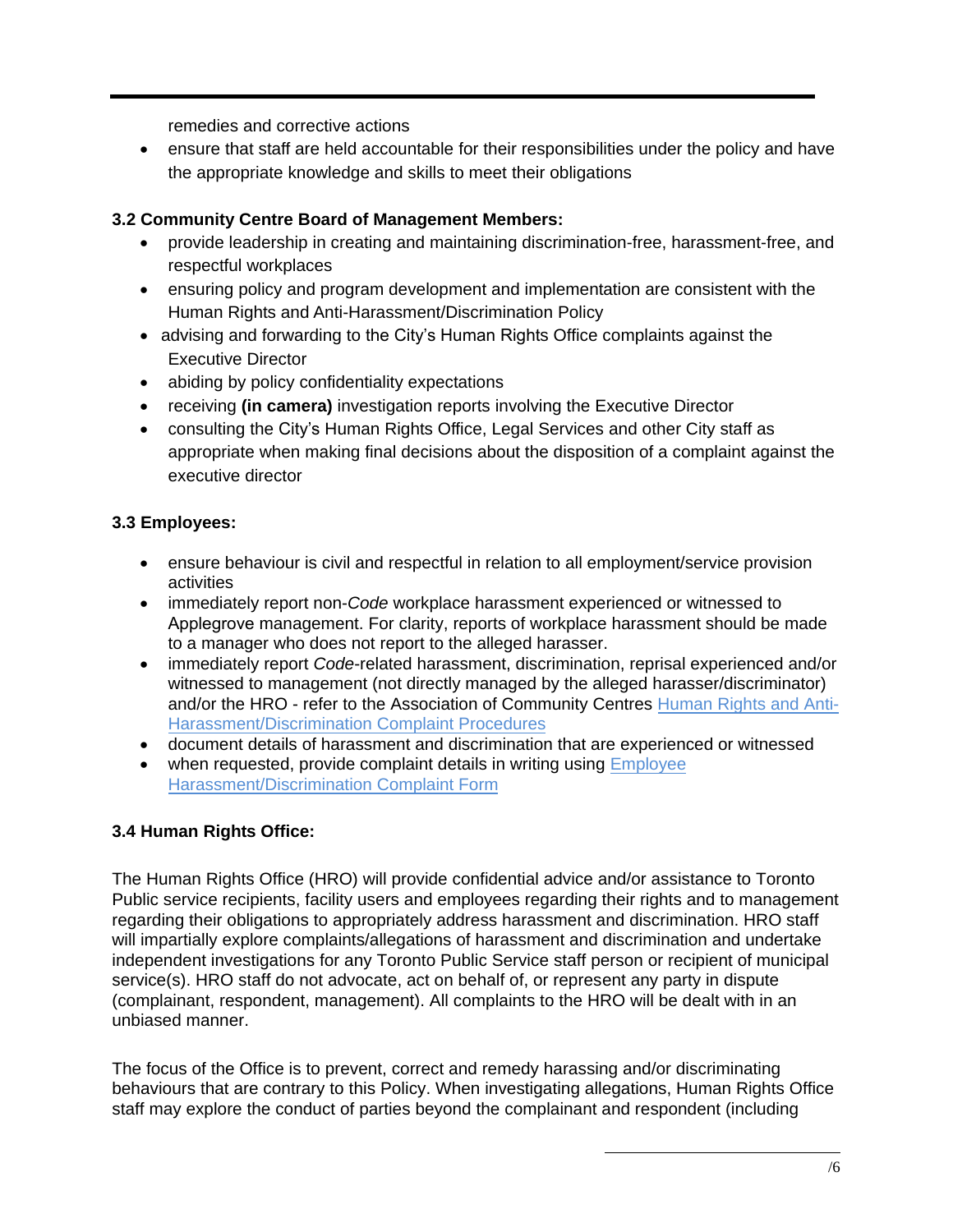management) to ensure compliance with the policy. Staff in the Human Rights Office report to the City Manager through the Director of the Equity, Diversity and Human Rights Division

Responsibilities include:

- administer the City's Human Rights Program
- interpret and implement this policy
- policy and resource research and development
- education and communication
- expert, independent, unbiased, confidential advice
- assess the merits of a complaint/incident and determine appropriate investigation and resolution options, including whether concern(s) can be referred to division management to address
- undertake impartial, independent informal and formal investigations
- provide mediations
- retain external consultants
- work with Legal Services Division on Ontario Human Rights Tribunal applications and Ministry of Labour Orders
- review this policy on an annual basis in consultation with the Occupational Health and Safety Coordinating Committee
- submit an annual report to City Council about statistics and trends in human rights complaint activities and other program initiatives

#### **3.5 Human Resources Division**

- remove barriers in employment policies and practices that may have the effect of discriminating against groups/individuals who are protected under the *Ontario Human Rights Code* and *Accessibility for Ontarians with Disabilities Act*
- work with the HRO to ensure harassment/discrimination advice to Applegrove is consistent with this policy, the complaint procedures and the Management Guide
- support Applegrove management in addressing accommodation, harassment and discrimination, including advising on who would be considered an impartial Applegrove investigator and on investigations/actions that would be appropriate in the circumstances
- work with Applegrove to ensure complainants/respondents receive investigation results from Applegrove-led investigation in writing
- work with Applegrove to determine, where necessary, appropriate corrective actions to address policy breaches
- work with Applegrove to ensure that corrective action(s) recommended/implemented to address investigation results are communicated to the complainant/respondent in writing and copy the HRO
- make training available for Applegrove management and employees on the Human Rights and Anti-Harassment/Discrimination Policy, Program and related legislative obligations
- inform the HRO of collective agreement grievances about discrimination, harassment and accommodation

#### **4.0 DEFINITIONS**

**4.1 Allegation:** An allegation is an unproven assertion or statement based on a person's perspective that the policy has been violated.

**4.2 Complainant:** The person alleging that discrimination or harassment occurred. There can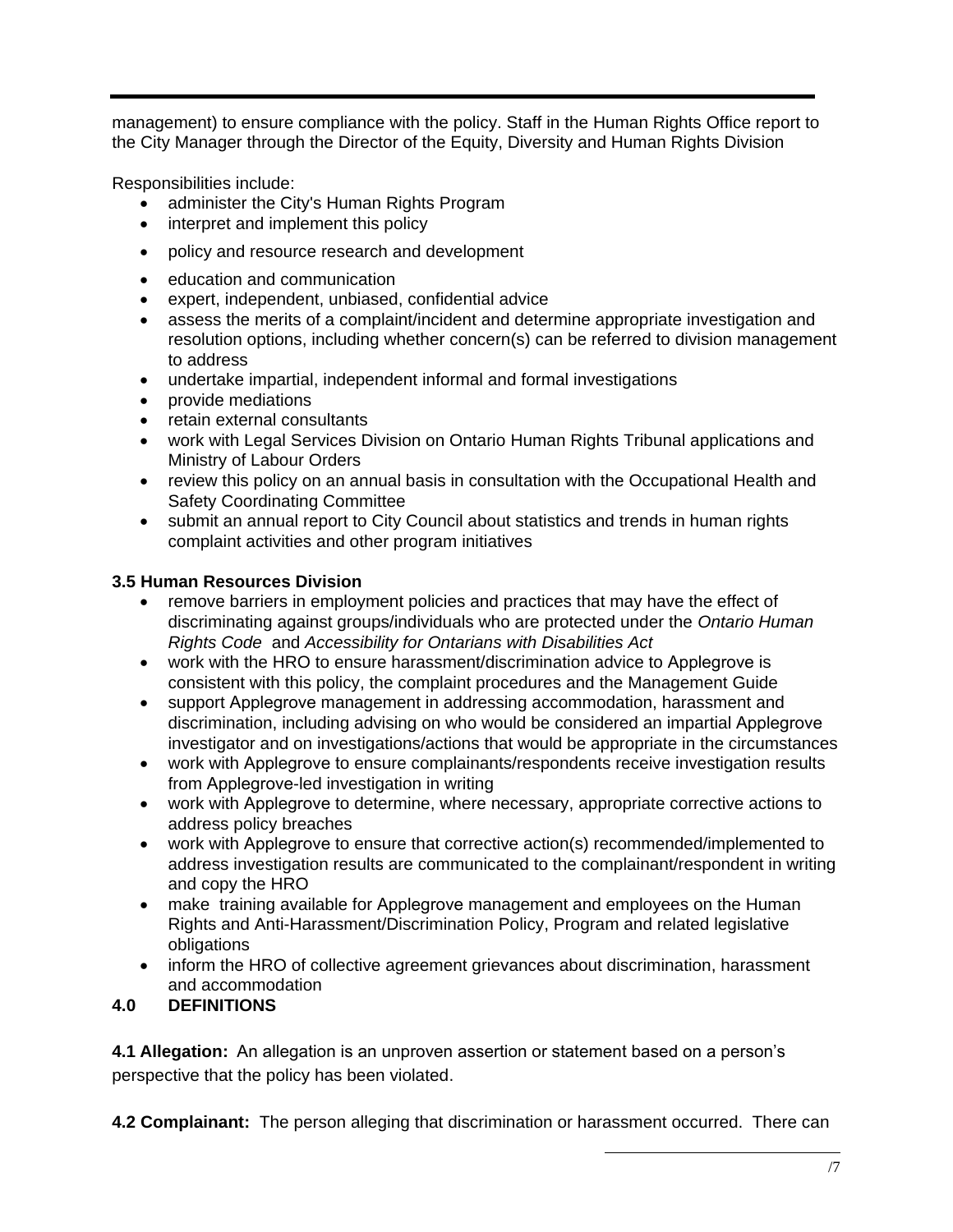be more than one complainant in a human rights complaint.

**4.3 Complaint:** A complaint is a written or verbal report by a complainant alleging that they have experienced or witnessed harassment and/or discrimination based on one or more of the grounds identified in section 2 of this policy. Refer to the definition of harassment in section 4.10 - 4.13.

**4.4 Discrimination:** Discrimination is any practice or behaviour, whether intentional or not, which has a negative impact on an individual or group protected in the *Ontario Human Rights Code* (e.g., disability, sex, race, sexual orientation, etc.) by excluding, denying benefits or imposing burdens upon them. Discrimination may arise as a result of direct differential treatment or it may result from the unequal effect of treating individuals and groups in the same way. Either way, if the effect on the individual is to withhold or limit full, equal and meaningful access to goods, services, facilities, employment, housing accommodation or contracts available to other members of society and their membership in a prohibited ground was a factor, it is discrimination.

**4.5 Duty to Accommodate:** The legal obligation to take steps to eliminate disadvantage caused by systemic, attitudinal or physical barriers that unfairly exclude individuals or groups protected under the *Ontario Human Rights Code*. It also includes an obligation to meet the special needs of individuals and groups protected by the *Code* unless meeting such needs would create undue hardship. Failure to accommodate a person short of undue hardship is a form of discrimination (for service provision accommodation obligations, refer to the *Accessibility for Ontarians with Disabilities Act*; in the area of employment, refer to the City's [Accommodation Policy,](http://wx.toronto.ca/intra/hr/policies.nsf/9fff29b7237299b385256729004b844b/e72bd53d0fb2594385257d430052d031?OpenDocument) [Accommodation Procedures](http://wx.toronto.ca/intra/hr/policies.nsf/0/79359124548740F185257DA400735BB9?opendocument) and [Accommodation Guidelines](http://www1.toronto.ca/wps/portal/contentonly?vgnextoid=1d7ae03bb8d1e310VgnVCM10000071d60f89RCRD).

**4.6 Employee:** For the purpose of this policy, the term employee includes: full-time, part-time, temporary, probationary, casual and relief employees, job applicants, and individuals performing services directly on the City's behalf whether with or without compensation or benefit, excluding individuals providing services by way of service provision/third part contracts – see Section 2.3.

**4.7 Equal Treatment:** Equal treatment is treatment that brings about an equality of results and that may, in some instances, require different treatment. For example, to give all employees equal treatment in entering a building, it may be necessary to provide a ramp for an employee who requires the use of a wheelchair.

**4.8 Incident:** An incident is an event or occurrence in which discriminatory and/or harassing behaviour is exhibited in the workplace. An incident includes situations where an individual knows or ought to have reasonably known that the behaviour is contrary to this policy. An incident may not have to be raised to management directly by a complainant (e.g., a manager is aware of sexualized banter between workers through observation or this information is raised to the manager by a third party but no one has come forward to complain).

**4.9 Incivility:** Is not workplace harassment. It is subtle or overt, deviant behaviour where intent can be ambiguous. It is characterized by rude, discourteous interactions that display a lack of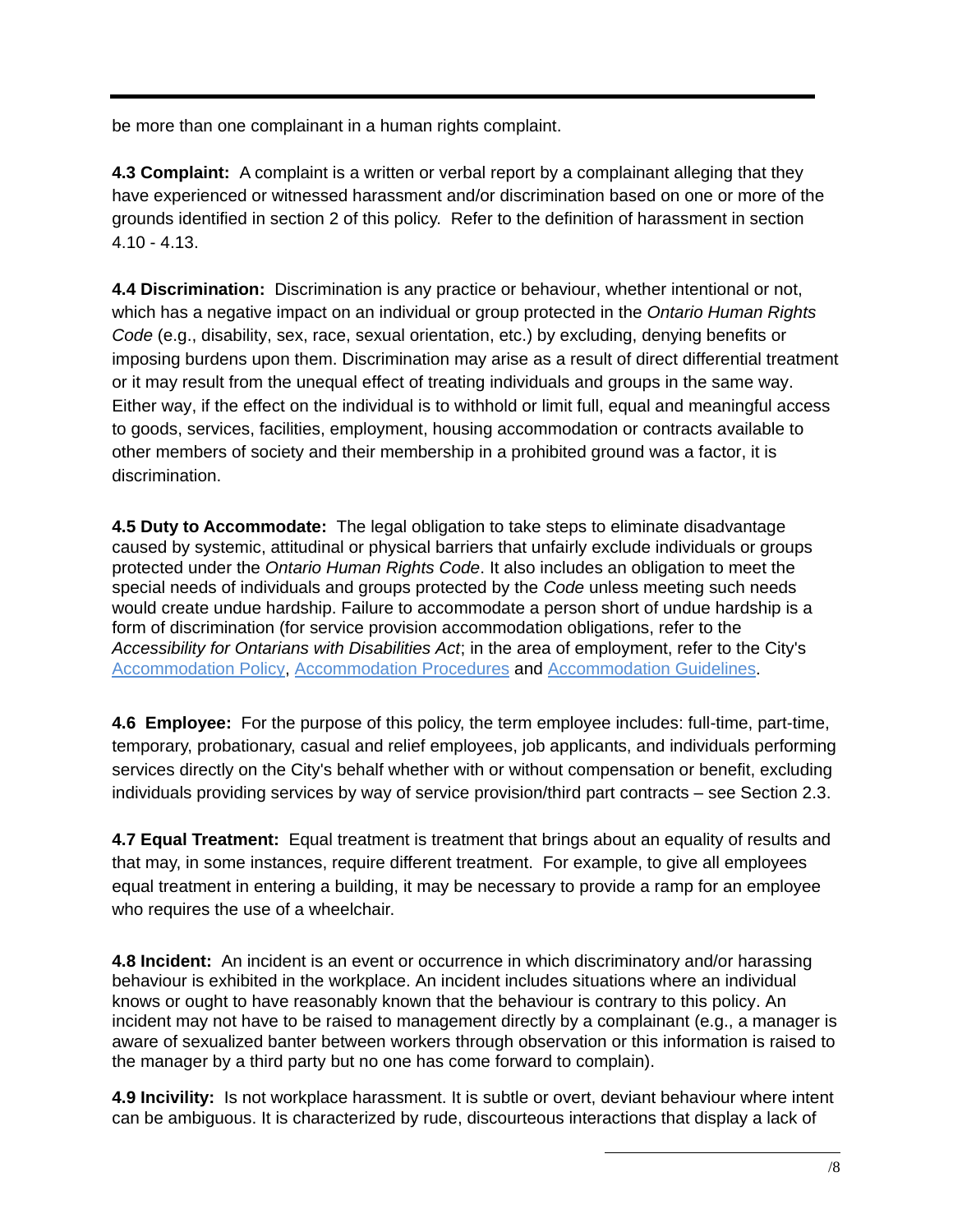regard for others. Refer to Resolving Conflict: Addressing Incivility and Preventing Workplace [Harassment.](http://www1.toronto.ca/City%20Of%20Toronto/Equity,%20Diversity%20and%20Human%20Rights/Divisional%20Profile/PDFs/Resolving%20Conflict.pdf)

**4.10 Harassment:** Provisions regarding harassment are included in both the *Ontario Human Rights Code*, referred to as "*Code*-based Harassment", (see 4.11) and the *Occupational Health and Safety Act* ,referred to as "Workplace (non-*Code*) Harassment", (see 4.12). It is a form of discrimination if it is *Code*-based Harassment. Harassment may result from one incident or a series of incidents. Harassment can occur between co-workers, between management and employees, between employees and Members of Council, between employees and vendors, between employees and recipients of municipal services, between employees and members of the public, between Members of Council and members of the public, between Members of Council and their staff.

**4.11** *Code***-based Harassment:** defined in the *Ontario Human Rights Code* means engaging in a course of vexatious comment or conduct that is known or ought reasonably to be known to be unwelcome based on one or more of the prohibited grounds listed in the *Ontario Human Rights Code,* that a person knows or ought to know would be unwelcome, offensive, embarrassing or hurtful – see section 2.0 for a list of the prohibited grounds. See section 4.13 and 4.14 for examples.

#### **Examples of** *Code***-based harassment based on a prohibited ground include, but are not limited to:**

- slurs or derogatory remarks;
- threats;
- inappropriate jokes, innuendos, name-calling, teasing, embarrassing practical jokes;
- insulting gestures;
- displaying pin-ups, pornography, racist, homophobic or other offensive materials;
- use of electronic communications such as the internet and e-mail to harass;
- actions that invade privacy;
- spreading rumours that damage one's reputation;
- refusing to work with another;
- condescending or patronizing behaviour;
- abuse of authority which undermines performance or threatens careers;
- unwelcome touching, physical assault or sexual assault (refer also to the City's [Workplace Violence Policy\).](http://wx.toronto.ca/intra/hr/policies.nsf/9fff29b7237299b385256729004b844b/fd9f0a63303b69b485257b1700577c59?OpenDocument)

There is no legal obligation for an individual to tell a harasser to stop. The fact that a person does not explicitly object to harassing behaviour, or appears to be going along with it does not mean that the behaviour is not harassing or that it has been consented to.

**4.12 (Non-***Code***) Workplace Harassment:** is harassment that is not related to a prohibited ground identified in the *Ontario Human Rights Code*. Workplace harassment, defined in the *Occupational Health and Safety Act* means engaging in a course of vexatious comment or conduct against a worker in a workplace that is known or ought reasonably to be known to be unwelcome. It also includes Workplace Sexual Harassment - see section 4.13

Workplace harassment often involves a course or grouping of behaviours. However a single serious incident of such behaviour that has a lasting harmful effect on an employee may also constitute workplace harassment.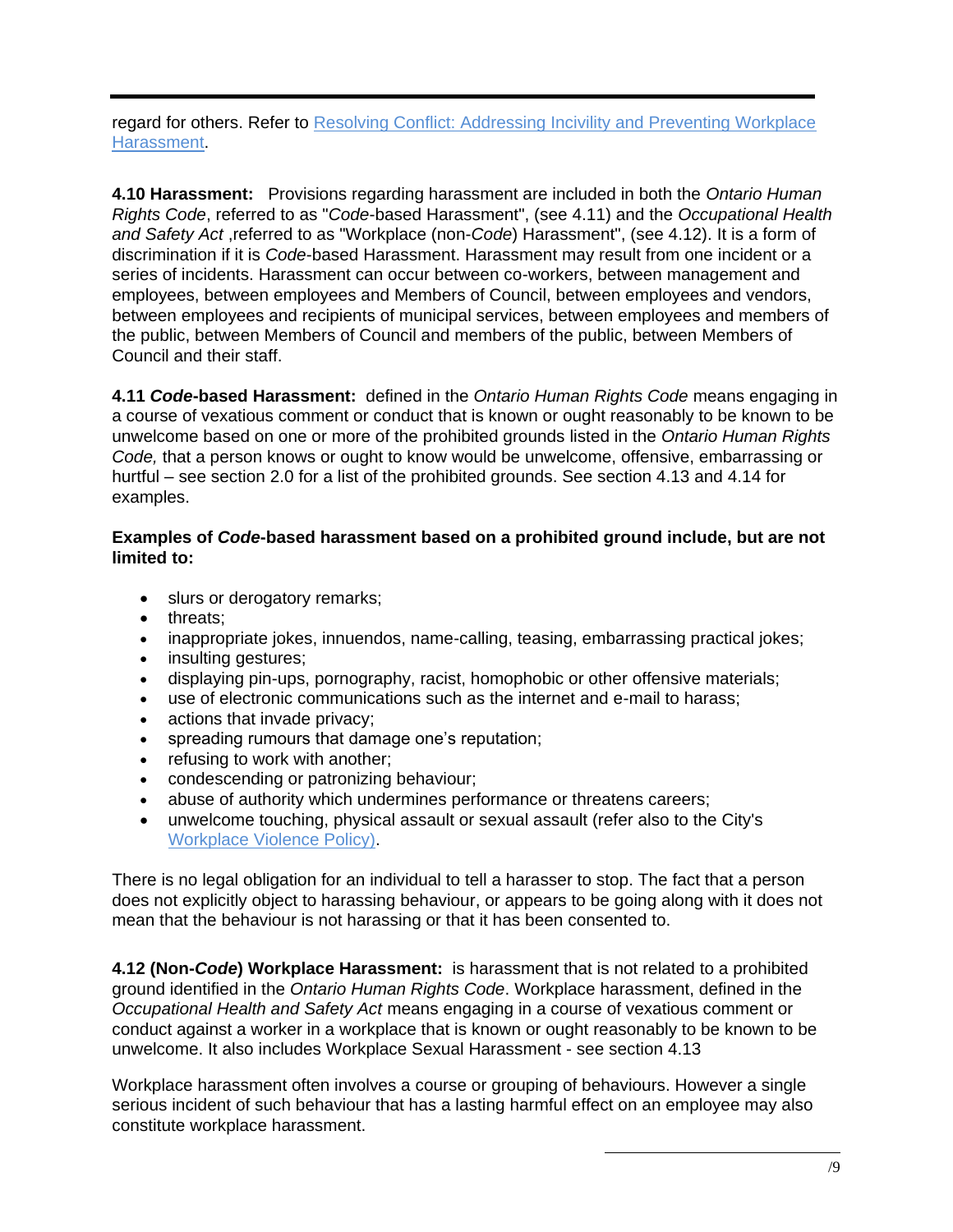This policy is not intended to interfere with constructive feedback regarding performance or operational directives provided to employees by their supervisors, managers or directors.

#### **Examples of workplace harassment include a pattern of:**

- frequent angry shouting/yelling or blow-ups
- regular use of profanity and abusive language
- verbal or e-mail threats (not including threats to exercise physical force which are covered by the workplace violence policy)
- intimidating behaviours slamming doors, throwing objects
- targeting individual(s) in humiliating practical jokes
- excluding, shunning, impeding work performance
- spreading gossip, rumours, negative blogging, cyber-bullying
- retaliation, bullying, sabotaging
- unsubstantiated criticism, unreasonable demands
- frequent insults and/or name calling
- public humiliation
- communication that is demeaning, insulting, humiliating, mocking
- intent to harm
- a single, serious incident that has a lasting, harmful impact

#### **Workplace harassment does not include:**

- legitimate performance/probation management
- appropriate exercise and delegation of managerial authority
- operational directives/direction of workers or the workplace
- other reasonable action(s) taken by management
- a disagreement or misunderstanding
- conflict between co-workers
- work related change of location, co-workers, job assignment
- appropriate discipline
- less than optimal management
- a single comment or action unless it is serious and has a lasting harmful effect
- rudeness unless it is extreme and repetitive
- incivility
- conditions in the workplace that generate stress (technological change, impending layoff, a new boss, friction with other employees, workload, etc.)

**4.13 Sexual Harassment:** Sexual harassment is a form of discrimination based on the prohibited ground of sex under the *Code*. It is also prohibited under the *Occupational Health and Safety Act*. Workplace sexual harassment means engaging in a course of vexatious comment or conduct against a worker in the workplace because of sex/sexual orientation/gender identity/gender expression, where the course of comment or conduct is known or ought reasonably to be known to be unwelcome. It also includes making a sexual solicitation or advance where the person making the solicitation or advance is in a position to confer, grant or deny a benefit or advancement to the worker and the person knows or ought reasonably to know that the solicitation or advance is unwelcome.

**Sexual orientation:** Refers to the sex/gender of those to whom one is sexually and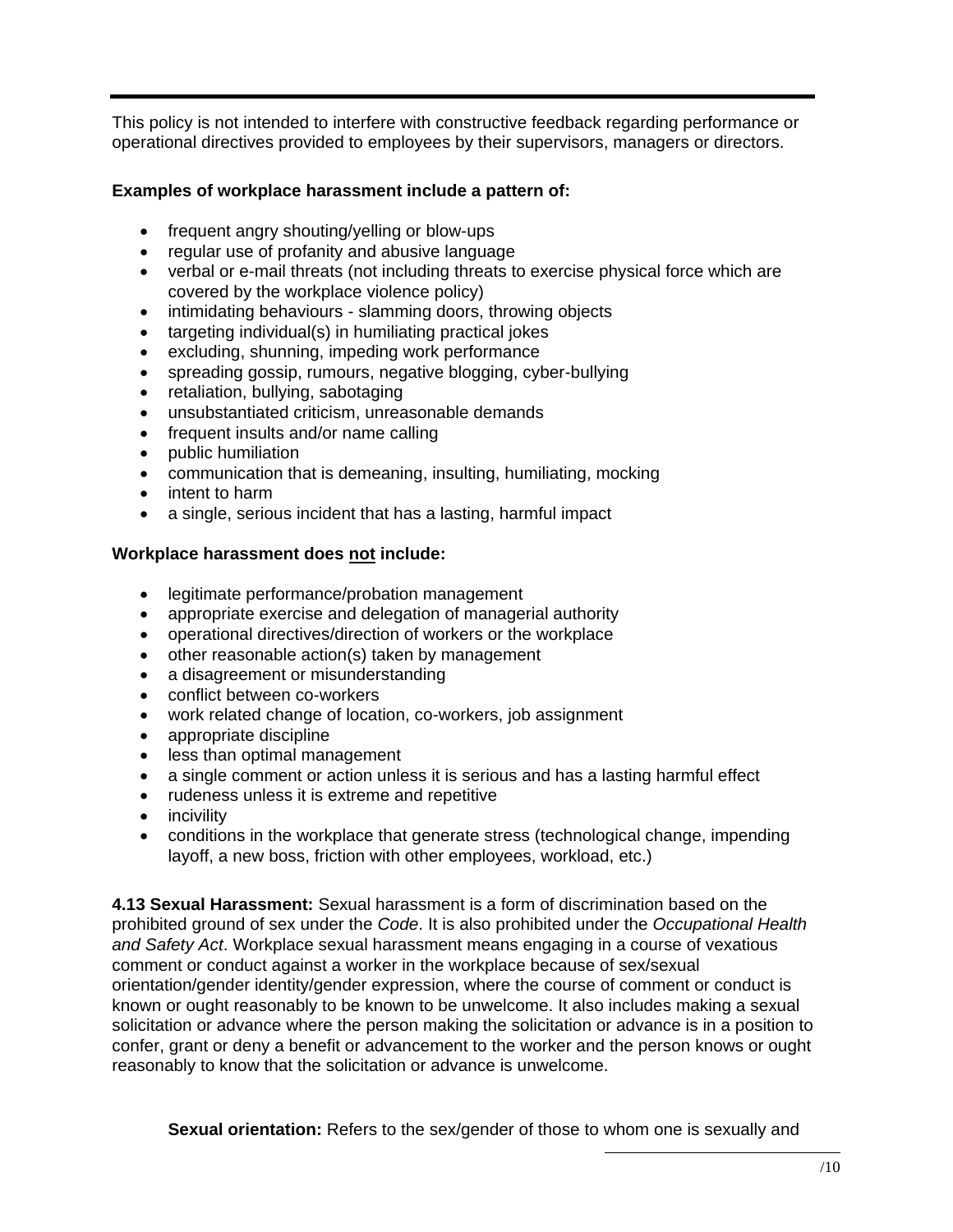romantically attracted. Categories of sexual orientation typically have included attraction to members of one's own sex/gender, attraction to members of another sex/gender, and attraction to people of more than one sex/gender.

**Gender Identity:** is each person's internal and individual experiences of gender. It is their sense of being a woman, a man, both, neither, or anywhere along the gender spectrum. A person's gender may be the same as or different from their birth-assigned sex.

**Gender Expression:** is how a person publicly presents their gender. This can include behaviour and outward appearance such as dress, hair, make-up, body language and voice. A person's chosen name and pronoun are also common ways of expressing gender.

Examples of harassment related to the ground of sex, sexual orientation, gender expression and/or gender identity include but are not limited to:

- sexually suggestive or obscene remarks or gestures
- use of homophobic or transphobic epithets, slurs or jokes
- insults, comments that ridicule, humiliate or demean people because of their sex, sexual orientation, gender identity or expression.
- behaviour that polices and/or reinforces traditional heterosexual gender norms
- intrusive comments, questions or insults about a person's body, physical characteristics, gender-related medical procedures, clothing, mannerisms or other forms of gender expression.
- negative stereotypical comments about an individual's physical characteristics or mannerisms and/or behaviours that reinforce traditional heterosexual gender norms
- circulation or posting of homophobic, transphobic, sexist, derogatory or offensive signs, caricatures, graffiti, pictures, jokes or cartoons, display of pin-up calendars, objectifying images or other materials
- leering (suggestive staring) at a person's body,
- unwelcome physical contact,
- having to work in a sexualized environment (bragging about sexual prowess, or discussions about sexual activities),
- exercising power over another person, making them feel unwelcome or putting them 'in their place' – regardless of whether the behaviour is motivated by sexual interest
- spreading rumours about, "outing", or threatening to "out" someone
- refusing to refer to a person by their self-identified name and personal proper pronoun
- other threats, unwelcome touching, violence and physical assault

This policy is not intended to interfere with normal social interaction between employees.

**4.14 Racial Harassment:** Racial harassment is harassment on the ground of race. It may also be associated with the grounds of colour, ancestry, where a person was born, a person's religious belief, ethnic background, citizenship or even a person's language. Racial harassment/discrimination can include:

- racial slurs or jokes
- ridicule, insults or different treatment because of your racial identity
- posting/e-mailing cartoons or pictures that degrade persons of a particular racial group
- name-calling because of a person's race, colour, citizenship, place of origin, ancestry, ethnicity or creed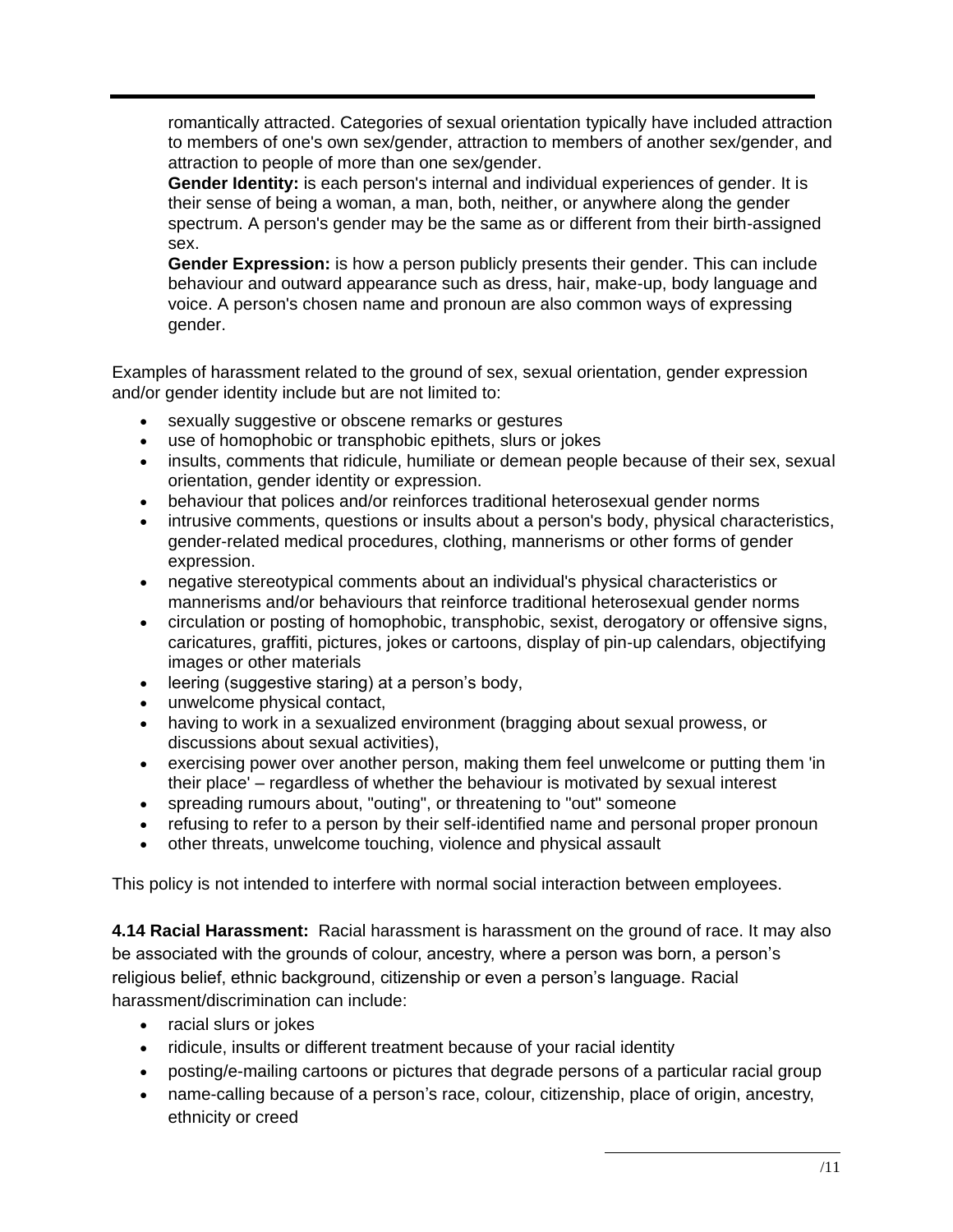**4.15 Mediation:** A confidential dispute resolution process, during which a neutral third party assists two or more parties to resolve conflict. It is a voluntary process where parties in dispute consent to meet with a trained mediator to determine whether the dispute can be resolved in a mutually satisfactory manner. Mediation discussions between parties are treated as private and confidential to the full extent permitted by law.

**4.16 Poisoned Work Environment:** A poisoned work environment is a form of indirect *Code* based harassment/discrimination. It occurs when comments or actions ridicule or demean a person or group creating real or perceived inequalities in the workplace. Pornography, pin-ups, offensive cartoons, insulting slurs or jokes, and malicious gossip (even when they are not directed towards a specific employee or group of employees) creating intolerable work conditions, have been found to "poison the work environment" for employees.

**4.17 Prohibited (Protected) Grounds:** Refers to the list of grounds for which a person or group is protected under the *Ontario Human Rights Code* and *Occupational Health and Safety Act*. See Application section 2.0 for a list of prohibited grounds. Under the *Code*, case law and this policy, there are protections where there is a perception that one of the prohibited grounds applies or where someone is treated differently because of an association or relationship with a person identified by one of the above grounds.

**4.18 Reasonable Person Test:** This is an objective standard to measure whether a comment or conduct is discrimination or harassment. It considers what a reasonable person's reaction would have been under similar circumstances and in a similar environment. It considers the recipient's perspective and not stereotyped notions of acceptable behaviour. This standard is used to assess human rights complaints under this policy.

**4.19 Respondent:** The person who is alleged to be responsible for the discrimination or harassment. There can be more than one respondent in a human rights complaint.

**4.20 Witness:** An individual who may be able to provide information about workplace comments/conduct that are alleged to have violated this policy. Witnesses are not entitled to investigation results or complaint details unless the disclosure is necessary for the purpose of investigating allegations.

**4.21 Workplace:** The workplace includes all locations where business or social activities of the City are conducted. This Policy may apply to incidents that happen away from work (e.g., inappropriate social media posts, phone calls, e-mails or visits to an employee's home, incidents at luncheons, after work socials).

#### **5.0 HARASSMENT AND DISCRIMINATION PREVENTION RESOURCES**

All staff are expected to be familiar with policy provisions and complaint resolution options. The Human Rights Office has produced a variety of information and instructional training/resources to educate employees about policy expectations.

• Human rights training is mandatory for supervisors/managers/directors and is available to employees and management by accessing ELI [course calendar](https://wi.toronto.ca/intra/hr/clldreg.nsf/CoursesLive?OpenView) or call 416-392-9091